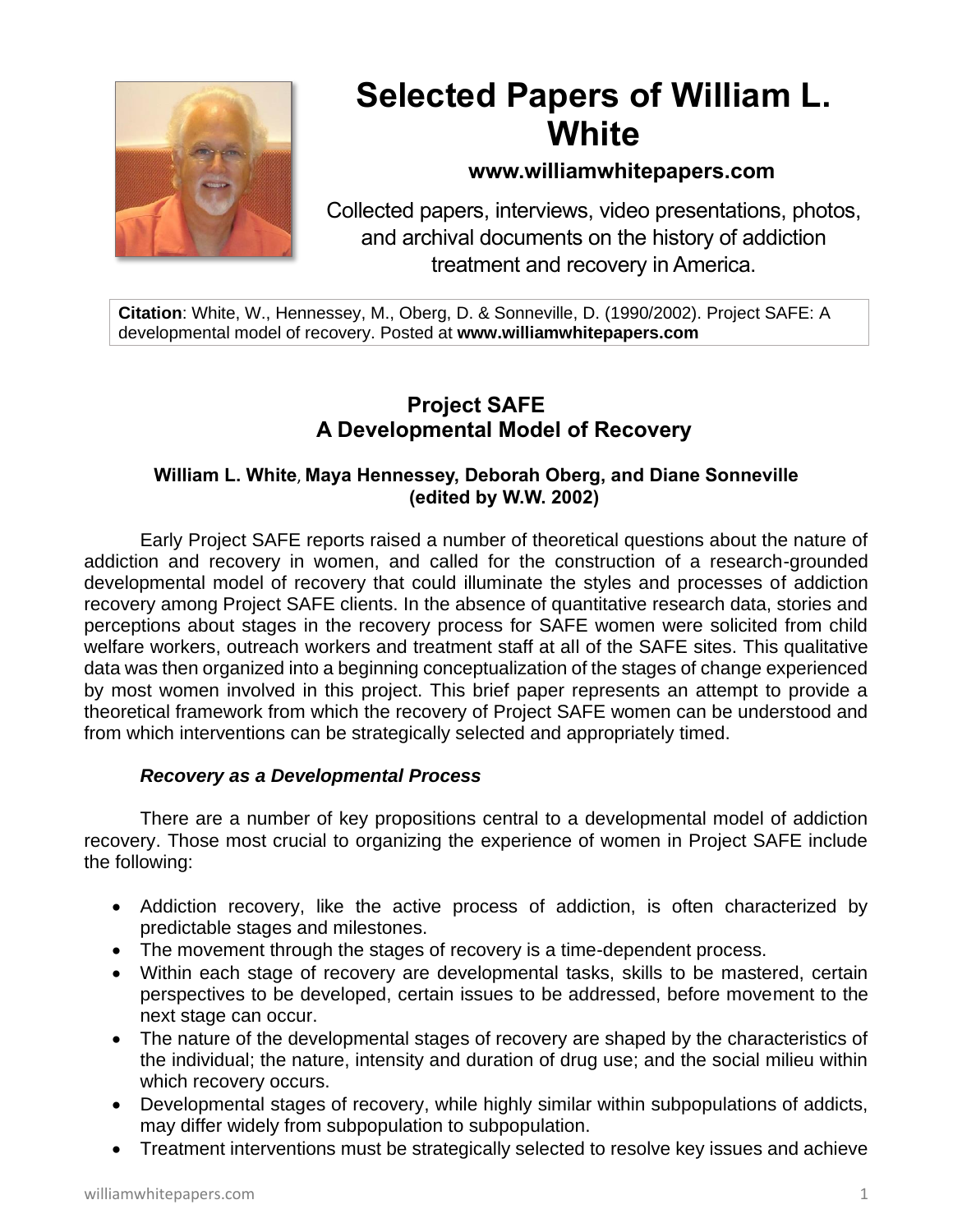mastery over key developmental tasks inherent within each individual's current stage of recovery.

• Treatment interventions appropriate to one stage of recovery may be ineffective or pose iatrogenic risks when utilized in another stage of recovery.

These propositions are consistent with the growing body of research on stages of change.

What follows is not a developmental model of recovery for women. The proposal of such a model would imply that women experiencing substance use disorders present with genderdefined and gender-shared problems that are unaltered by other dimensions of individual character and experience. Such a model would also imply that there is a shared developmental trajectory (a singular pathway) of recovery for all women and that there exists a narrowly proscribed treatment technology to provide guidance through this developmental process. What follows is a developmental model of recovery for *persons* who share certain experiences and characteristics. There are many women for whom this model would not apply and many men for whom it would. The fact that more women than men share the core characteristics defined below is a function not of gender biology but of the social, economic and political oppression within which women are born and within which they must seek their individual destinies.

# *The Core of Shared Experiences and Adaptations*

The developmental trajectory of addiction recovery is shaped by the totality of experiences each person brings to the recovery process and, in particular, what each person brings by way of "recovery capital." Recovery capital is the total amount of internal and external resources a person can bring to bear on the initiation and maintenance of recovery (Granfield and Cloud, 1996). Populations for who share similar levels of recovery capital, similar assets and life experiences and circumstances, often share similar developmental processes of recovery.

Project SAFE women were often involved in a complex web of interlocking relationships (and problems) spanning several generations. The women who entered Project SAFE shared many experiences that shaped their perceptions of self, the self-drug relationship and the selfworld relationship. It is impossible to understand the nature of addiction and recovery in these women without understanding the core experiences of their lives. Such core experiences include:

- Early and continuing losses
- Parental addiction and/or psychiatric illness
- Physical/sexual trauma
- Predatory social environments
- Recapitulation of family trauma in adult intimate relationships

When clinicians within Project SAFE compared the experience of SAFE women with the non-addicted women they had counseled who had not been involved in the abuse or neglect of their children, significant differences emerged. While women from both groups reported experiencing sexual abuse in childhood, the women of Project SAFE women reported an earlier age of onset of sexual abuse, multiple rather than single perpetrators of abuse, long duration of abuse (often measured in years), the presence or threat of physical violence as a dimension of the abuse, more boundary invasive forms of sexual abuse, and either being blamed or not believed when they broke silence about the abuse. What distinguishes Project SAFE women is not the occurrence of physical or sexual abuse or early childhood losses in their lives, events that many women experience, but the intensity and duration of these experiences.

Project SAFE clients tended to share both certain conditions and events in their lives and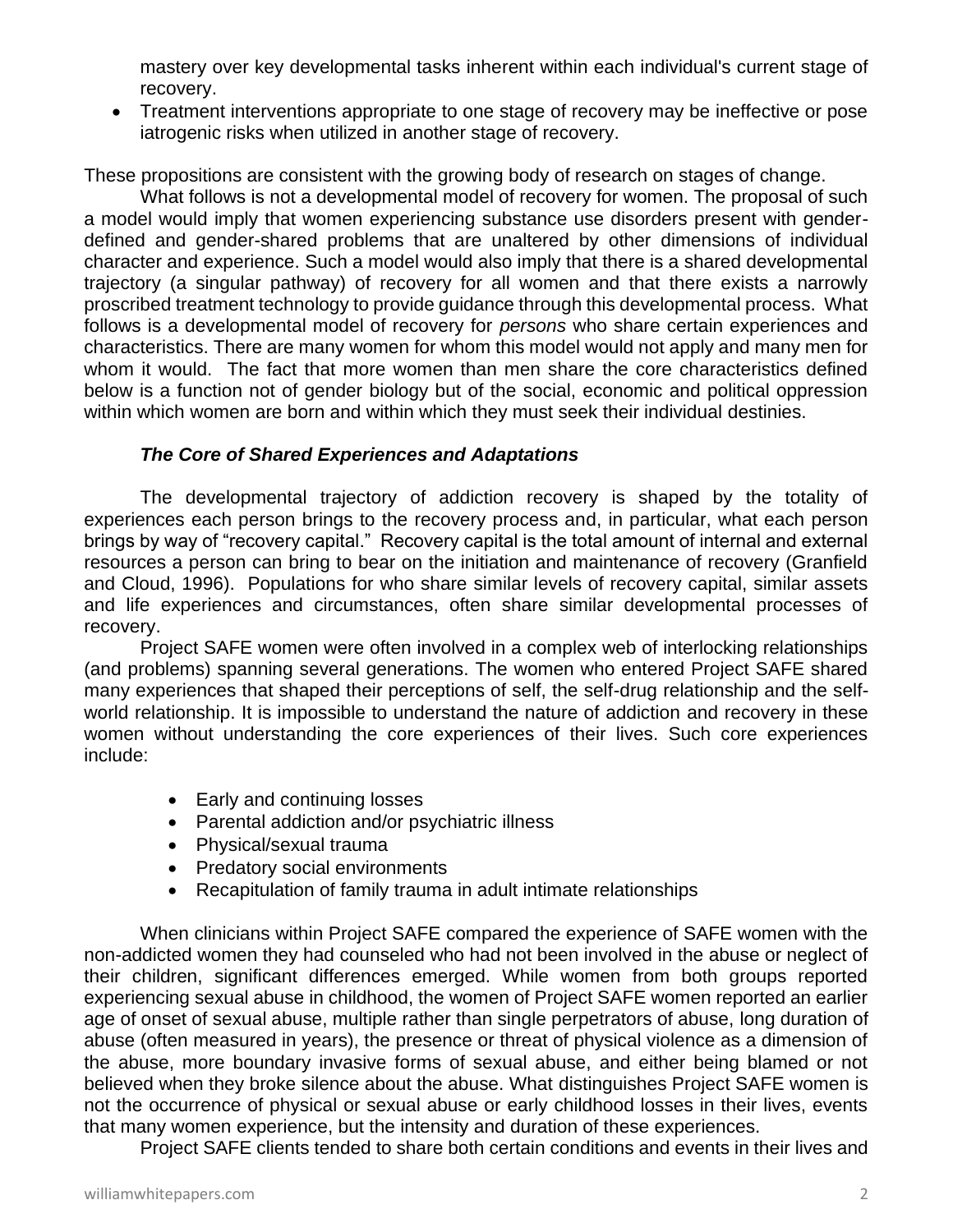certain meanings attached to these experiences. The experiences catalogued above created shared beliefs about themselves and the outside world. These beliefs became mottos for living and a major barrier to recovery:

- I am unlovable; I am bad.
- **•** There is no physical or psychological safety.
- **.** If I get close to people, they will die or leave me.
- My body does not belong to me.
- **E** I am not worthy of recovery.
- **Exerybody's on the make; no one can be trusted.**

## *Dependency as the Core Developmental Dimension for SAFE Women*

In clinical staffings of Project SAFE women, the words "dependency, passivity, learned helplessness and learned hopelessness" were frequent refrains. It is our belief that shifts in this dependency dimension mark the essence of the developmental process of recovery for SAFE women.

In America, there is a deep paradox related to dependency. The culture highly values self-reliance and autonomy, but prescribes roles to women which inhibit self-assertion and encourage service and sacrifice to others. Women who most inculcate those values ascribed to women are branded as "pathologically dependent." Women who challenge these values through self-assertion are often accused of somehow hurting their men, their children, their communities and their society. While most women experience some aspects of this cultural double-bind, some experience an intensified version of this self-dwarfing process. For the majority of women in Project SAFE, family of origin experiences began what became an escalating pattern of selfdiminishing dependency upon people and things outside the self. Such patterns involve:

- An inability to state one's own wishes, needs, or ideas due to fear of conflict or rejection.
- A diminished capacity to define or assert one's own values and beliefs (to be selfdirected).
- A severely diminished experience of self-legitimacy and self-value.
- An inability to pursue self-fulfilling, self-nurturing activities without fear and guilt.
- Achievement of esteem through identification with a person, group, or institution.
- A fear that life success or self-accomplishment will be followed by punishment or abandonment.
- An inability to initiate action to resolve one's own problems.
- A programmed preference for passivity, withdrawal and helplessness when confronted by problems and challenges.

We do not view such dependency patterns as inherent in the biology or character of women. We view such patterns as flowing from self-obliterating family and cultural systems. They are survival adaptations. They are strategies of self-protection. They are defenses against physical and psychological assault. Self-defeating patterns of dependency are highly adaptive, and passivity can serve as an alternative protective device to challenging and confronting family or cultural rules. Passivity and dependence often serve as homeostatic mechanisms within a marital/family system. Ego-sacrificing acts of women often serve to boost the egos of others.

This dependency dimension influences the manner in which these women must be engaged in the change process. Interventions, such as traditional confrontation approaches that heighten guilt and inadequacy, are misguided and harmful for this population. The dependency dimension influences the changing role of the treatment program staff in the long-term recovery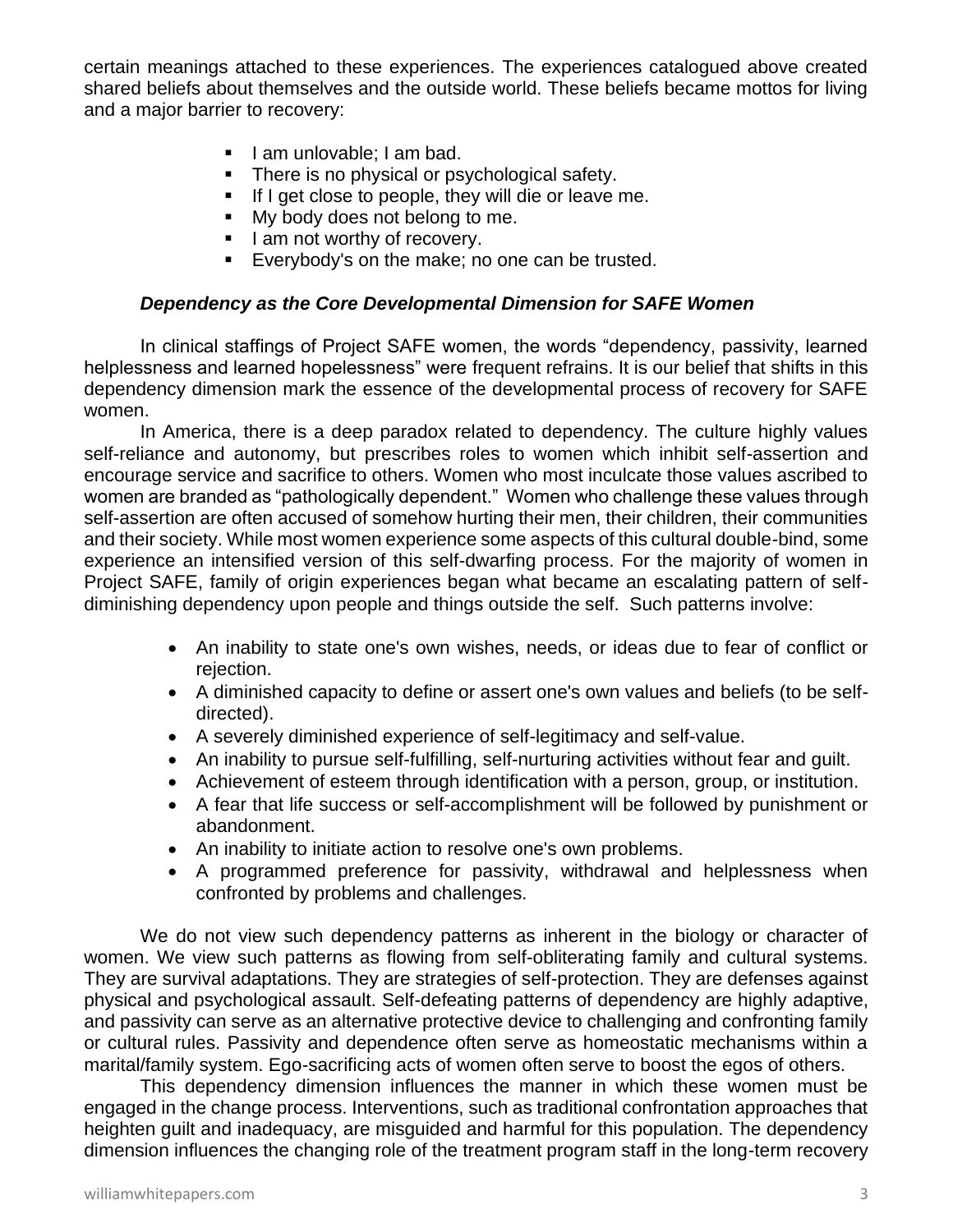process. In the developmental stages outlined below, we have charted a progression from selfdefeating dependence to healthy inter-dependence. The desirable and achievable goal of the change process extols not autonomy and self-reliance, but reciprocity and mutuality. This process is depicted as a movement from the denial and abuse of self to an affirmation of self within the context of mutually respectful intimate, family, and social relationships.

#### *The Limitations of Stage Theory*

In 1969, Elizabeth Kubler-Ross published her now classic work *On Death and Dying* in which she described five stages of grief and mourning (denial, anger, bargaining, depression and acceptance). Many counselors have for years used this theoretical framework to assist them in working with grieving clients. Used appropriately, this theoretical model has helped many clinicians both understand and mediate the healing process involved in traumatic loss. Applied to restrictively, this theoretical model has been misapplied by some clinicians to program the grief experience of clients for whom alternative styles of healing may be more naturally appropriate. Similarly, stages of change theories have been very popular in the addiction treatment field in recent years. But we have also used such models used to exclude clients (defining "pre-contemplative" clients as inappropriate for admission to treatment) rather than to enhance their readiness for change.

Models, as metaphors of collective experience, can be tools of empowerment for both clinicians and clients, particularly when the model fully embraces the experiences and needs of both. When a model doesn't fit the experience and needs of the client, its application can result in unsuccessful treatment or harmful treatment.

The construction of a developmental model of recovery for women in Project SAFE is an important milestone in the evolution of this project. It provides the theoretical foundation for what works and doesn't work in our interventions with these women and their families. It provides the framework that vindicates our movement outside the traditional boundaries of traditional theories and techniques to meet the needs of these women. The developmental model of recovery which follows should, however, not be viewed as a road map of recovery for all women, nor should the stages outlined be utilized as a prescriptive recipe whose ingredients and preparation procedures must always be the same. Our model is a road map that has utility only when it precisely reflects the clinical terrain within which we are working. When this terrain changes via core characteristics and experiences of women in Project SAFE, then the model should be adapted or discarded.

In our observation of and involvement with Project SAFE women over the past sixteen years, we have seen six identifiable stages in the movement from addiction to stable recovery. These stages and the roles helping professionals can play in each stage are described briefly below. The stages are a composite of what we have seen with Project SAFE women. Some women skipped certain stages. Others varied the sequence. Still others went through several cycles of these stages during their SAFE tenure. The stages overlap and there are not always clear points of demarcation separating one from the other. For example, early stage issues of safety and trust don't completely dissipate. They simply require less emotional effort as the ever-present roar of "don't trust" subsides to a whisper.

#### **Stage 1: Toxic Dependencies**

If there is any phrase that captures the pre-treatment status of Project SAFE women, it is "toxic dependencies." They bring dependencies on alcohol, cocaine, heroin and other psychoactive drugs that have interfered with many areas of their lives. They exhibit a propensity to involve themselves in toxic, abusive relationships with men and women. They also exhibit a propensity to involve themselves in toxic relationships with "enabling institutions" whose effect is to sustain rather than break this larger pattern of dependency. The Project SAFE client has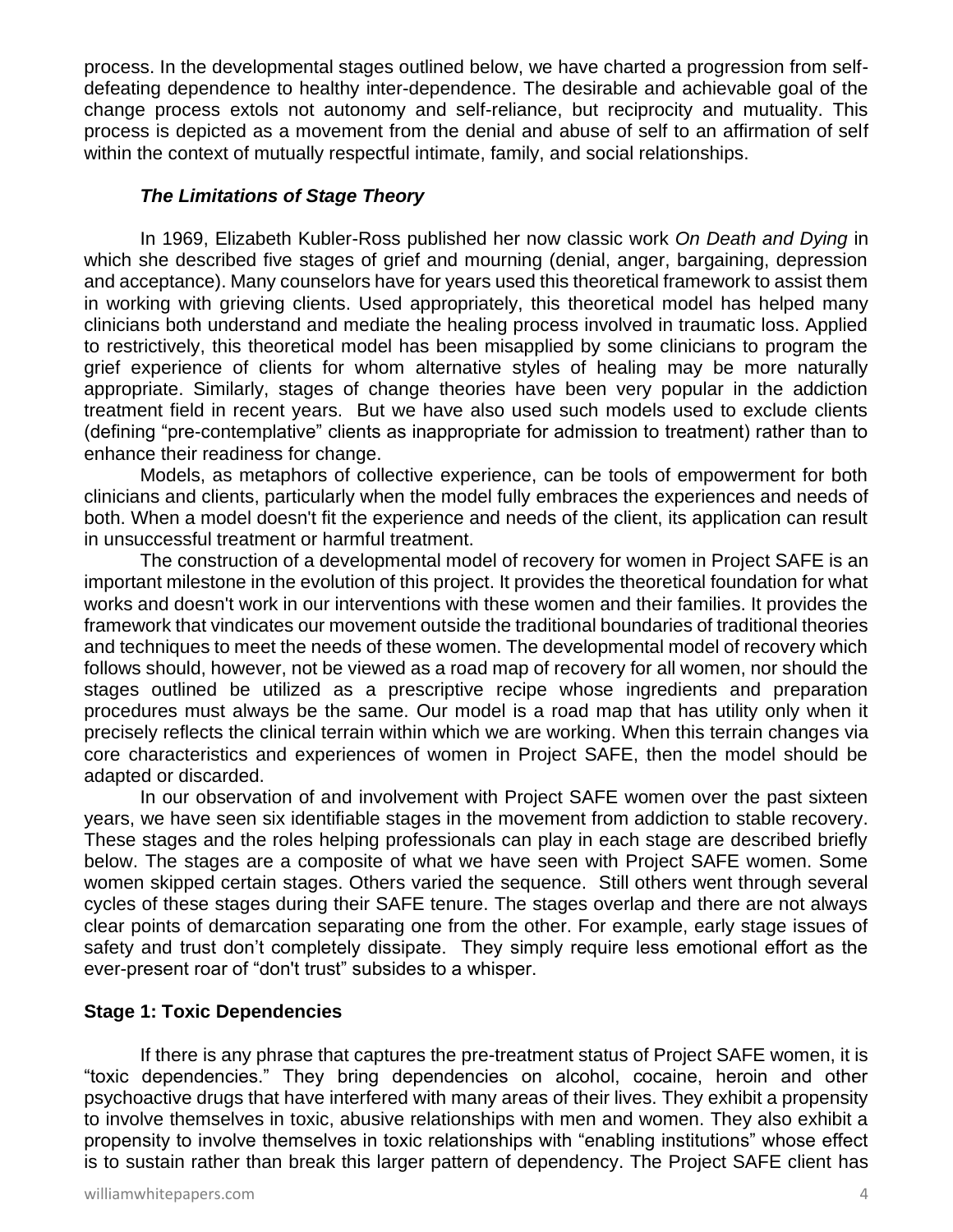little sense of self outside these dependent relationships with chemicals, people and institutions.

The themes of death, loss, abandonment, and violation of trust in her life are constants that progressively diminish self-respect and self-esteem. Whether manipulated through nurturing or through violence, she has learned that the world is a predatory jungle in which physical and psychological safety is never assured. Out of self-protection, a secret self is created and encapsulated deep within this woman. She protects and hides this self from exposure to outsiders. Her true self can never be rejected because it will never be revealed. Sealed in fear and anger, this secret self becomes so deeply hidden that the woman herself loses conscious awareness of its existence.

The locus of control during active addiction is increasingly of external origin. Her relationship with drugs cannot be internally controlled by acts of will or resolution. Her relationships with others are marked by inconsistency and unpredictability of contact. Everything in her life seems to be shaped by outside forces and persons. By the time a woman comes in contact with Project SAFE, the power to shape her own destiny has been obliterated by the chaos of her life. Her life is buffeted by the conflicting forces of her drugs, her drug using peers, her family, her intimate partner, and a growing number of social institutions closing in on her lifestyle.

Amidst this backdrop of chaos, she slides into increased passivity, increased hopelessness and helplessness and increased dependence on drugs and toxic relationships. There is pain in great abundance, but insufficient hope to fuel sustained self-assertion into recovery. "Powerlessness" for this woman is a fact of life, not a clinical breakthrough. The spark that can ignite the recovery process must come from without, not within. For social agencies to wait for this woman to "hit bottom," in the belief that increased pain will motivate change is delusional and criminal. Where the internal locus of control has been destroyed, the client can "live on the bottom," having lost everything short of her own life, and still not reach out for recovery. It is not a shortage of pain, but a shortage of hope and a lost capacity to act, that serve as the major obstacles to change. More potential sources of external control eventually emerge through crises related to homelessness, acute medical problems, arrest, victimization by violence, or through the abuse and/or neglect of her children.

Family of origin relationships are quite strained for SAFE women. Family members either share the client's lifestyle or have disengaged out of discomfort with the client's drug use and lifestyle. And yet, family members may be pulled back in during episodes of crisis to take rescuing action on behalf of the client. The social worlds vary for SAFE women. Some are socially isolated, enmeshed in a solitary world of drug use surrounded only by a few primary relationships with active users or persons who support, via enabling, their continued drug use. Other SAFE women are deeply enmeshed in a culture of addiction, an exciting world of people, places and activities all of which reinforce sustained drug use. The drugs and the roles and relationships in the culture of addiction all hold out the promise of pleasure and power but alas, as a metaphor for her life, bring betrayal in the form of pain and loss.

The etiology of the neglectful/abusive behavior exhibited by the SAFE client toward her children springs from multiple sources: the emotional deficits and debilities resulting from her own family of origin experiences, the lack of appropriate parenting skills, environmental chaos that competes with parenting responsibilities, increased loss of control over the drug relationship, and sustained exposure to a predatory drug culture. She constitutes the ultimate paradox of motherhood. Scorned and shamed by those who don't know her ("How could a mother neglect her child because of a drug?"), her desire to remain the mother of her children will remain the primary external force that sustains her through the change process.

In short, the woman who will come in contact with Project SAFE is compulsively involved in dependent relationships with abusable substances and abusing people, lives in environments that are chaotic and traumatizing, and is constitutionally incapable of a self-initiated, spontaneous break in this dependent lifestyle. All of her experiences have confirmed that the world is a physically and psychologically dangerous place. Her contacts with helping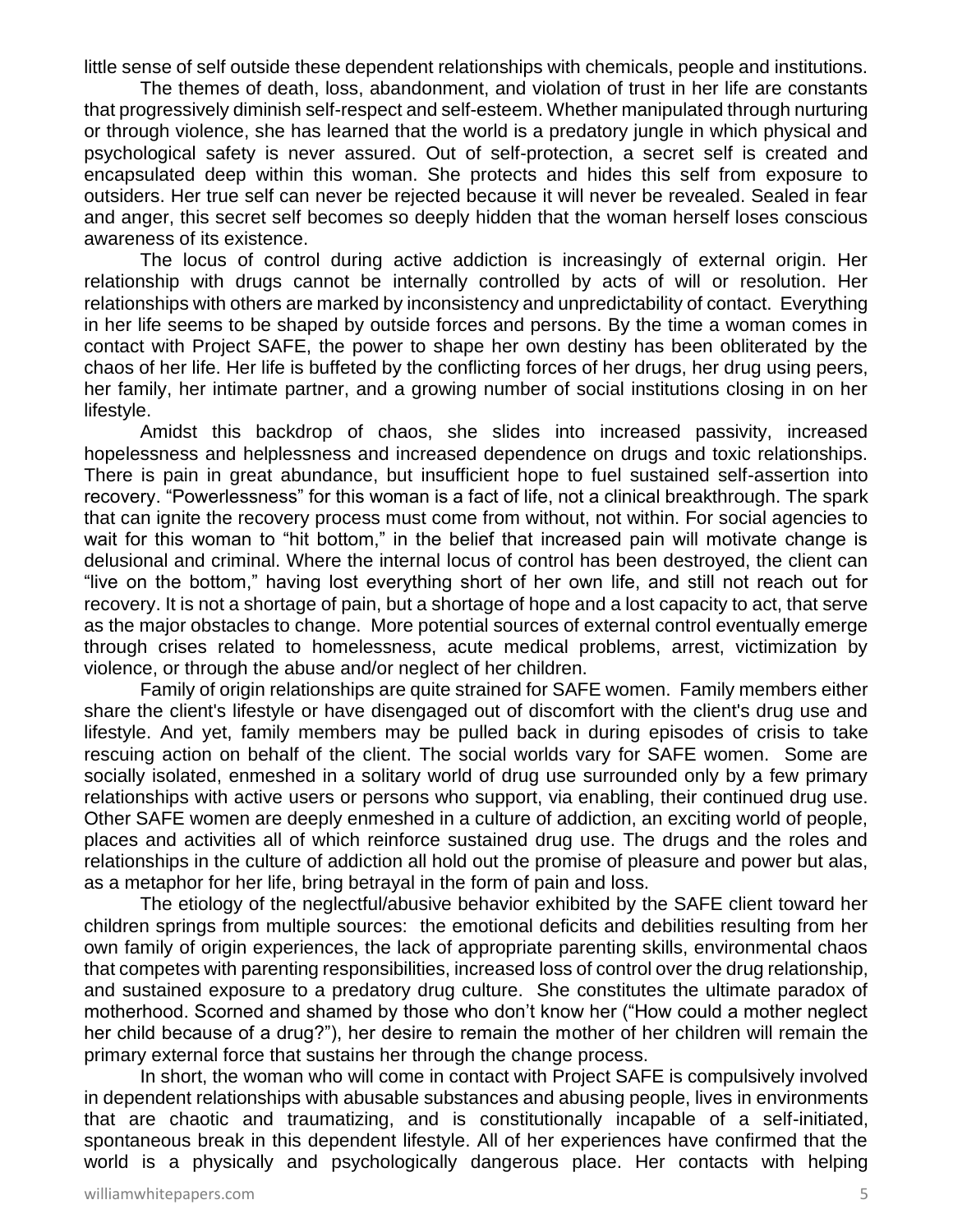professionals during this stage are likely to be marked by passive compliance (role playing) or by open disdain and distrust.

There is, however, as much strength in this profile as pathology. The ultimate pathology is the environmental pathology which demanded that SAFE women sacrifice their esteem and identity as an act of survival. While the consequences of these adaptations may appear as pathological personality traits to those unfamiliar with such traumatizing environments, seen from another perspective, these are stories of survival and incredible resiliency. The strength inherent in sheer survival is the seed from which the recovery process will eventually sprout. That seed must be acknowledged, nurtured and channeled into the change process.

#### **Stage 2: Institutional Dependency**

The initiation of sobriety and the period of early recovery for SAFE women is marked by decreasing dependence upon drugs and unhealthy relationships, and an increasing dependence upon Project SAFE staff and the institution within which it is nested. Stage 2 is marked by the following three phases: 1) testing and engagement, 2) stabilization, and 3) reparenting.

Rarely if ever do Project SAFE women present with a high level of motivation for change. The earliest stage of engagement is usually induced by external fiat (court mandated treatment or fear of losing children) or through the persistence of an outreach worker. Whether presenting with superficial compliance or open hostility, the engagement period is a ballet of approachavoidance and ambivalence. The tipping of the scales are often shaped by the relative interactions of hope and pain. There is a hope-pain synergism (illustrated below) that dictates the outcome of our efforts at engagement.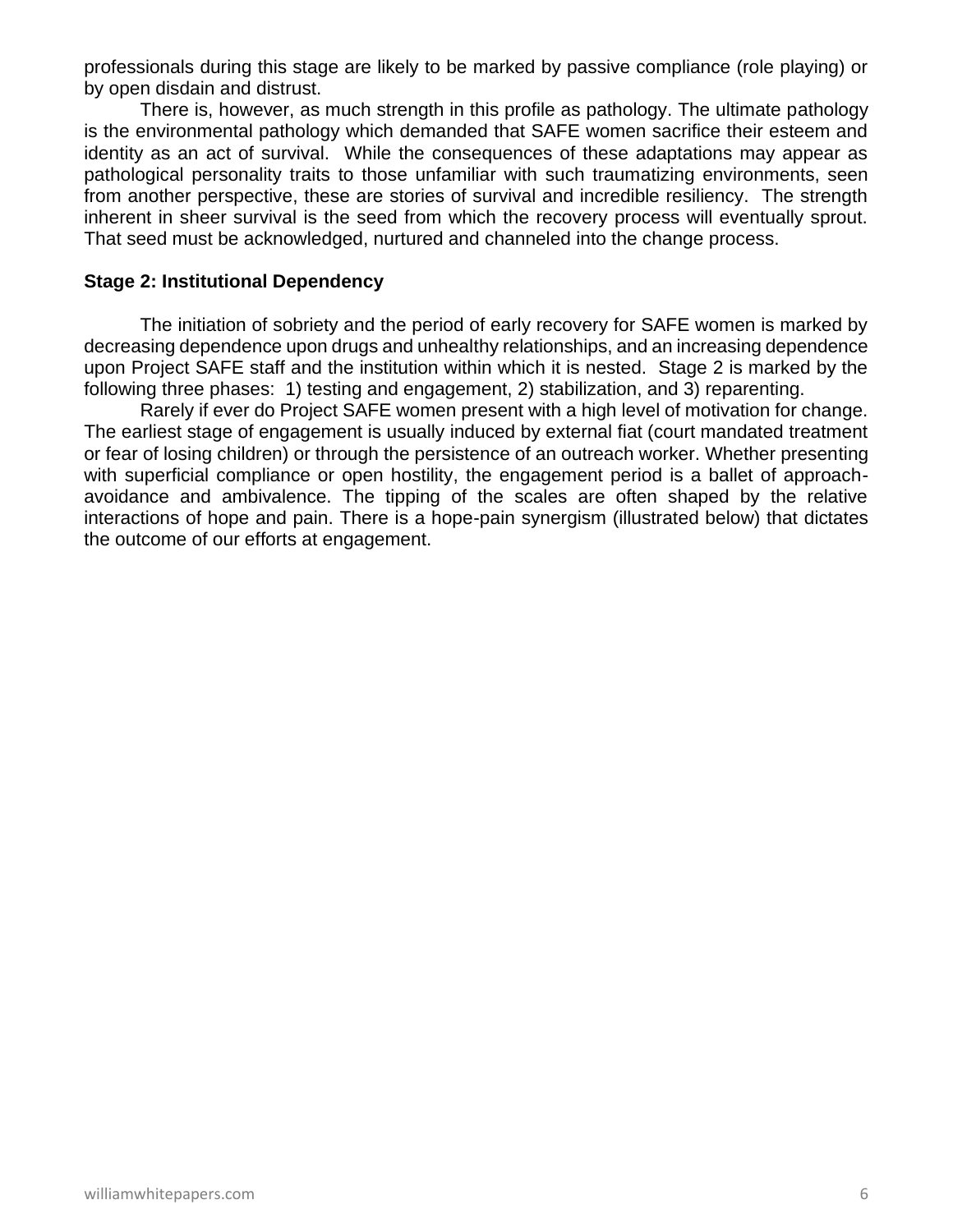## **The Hope-Pain Matrix**

| High Pain                                                                                                           | Low Hope                                                                                                                                                                          | initial<br>HP-LH most<br>typical<br>pattern encountered with SAFE<br>women. External control and<br>hope-engendering relationships |
|---------------------------------------------------------------------------------------------------------------------|-----------------------------------------------------------------------------------------------------------------------------------------------------------------------------------|------------------------------------------------------------------------------------------------------------------------------------|
| HP                                                                                                                  | LH                                                                                                                                                                                | key ingredient to treatment<br>engagement                                                                                          |
| <b>High Hope</b>                                                                                                    | Low Pain                                                                                                                                                                          | HH-LP represents honeymoon<br>phase in drug relationship.<br>Drug relationship experienced                                         |
| HH                                                                                                                  | LP                                                                                                                                                                                | as solution rather than problem.<br>Poor treatment success; high<br>risk of relapse.                                               |
| HP-HH produces high<br>internal motivation and<br>rapid engagement in<br>treatment.<br>Good<br>treatment prognosis. | LH-LP represents post-<br>honeymoon phase<br>_of<br>drug relationship. Trust<br>building by OR workers<br>for<br>set<br>stage<br>can<br>treatment<br>engagement<br>during crisis. |                                                                                                                                    |

Where there is high pain and high hope, a rarity, engagement can be quick and intense. Where there is low pain and low hope, there is minimal chance of treatment initiation. It is in the combinations of high pain and low hope and high hope and low pain, that the intervention technology of outreach can work its magic of persistence and consistent positive regard to alter the equation to get treatment engagement. (See Chapter Six for a discussion of this technology.)

The earliest relationship between SAFE women and the treatment milieu is one of great ambivalence. Clients maintain a foot in both worlds (addiction and treatment) gingerly testing each step forward and backward. In this transition period can be found enormous incongruities and contradictions, e.g., clients who want to keep using drugs AND keep coming to treatment, clients who want staff to go away because staff make them feel good and hopeful. While this ambivalence may have its subtleties, it is most often played out behaviorally in dramatic fashion, e.g., missed days of treatment attendance, splitting in anger and then calling to seek reconciliation, relapse behavior, etc. True emotional engagement is rarely a bolt of lightning event. It is much more likely to be a slow process of engagement with every stage marked by testing behaviors.

The earliest experiences of positive regard and hope experienced by Project SAFE women can trigger strong counter reactions. The woman who too quickly reveals her secret self may react in anger (temper tantrums) or in flight (missed meetings). The hope-instilling positive regard from SAFE staff may escalate a client's self-defeating patterns of living, e.g., setting others up to reject her as a confirmation of her life positions that trust is foolish and nowhere is safe. When staff refuse to be driven back by these exaggerated defense structures, the client is forced to experience herself differently and to rethink her beliefs about herself and the world. This testing, experiencing acceptance and rethinking process may go on in its most intense forms for weeks before a woman fully commits herself to the SAFE program. For women who get through this initial stage, testing may resurface later during critical developmental milestones in the recovery process. For women who cannot resolve this trust/safety issue, their drug using lifestyle will continue unabated.

In the stability phase, outreach and case management services provided through project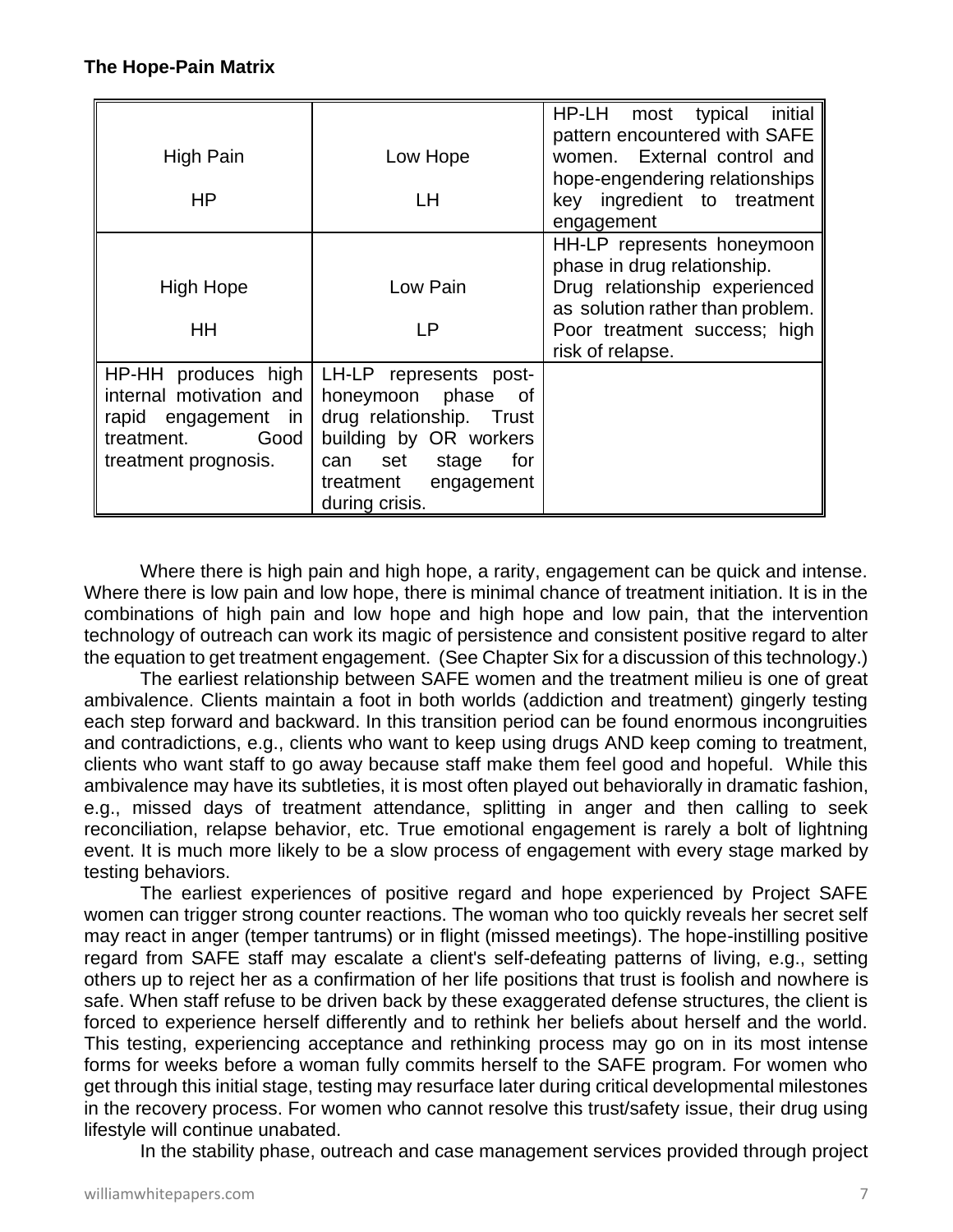SAFE have reduced the environmental chaos (housing, transportation, legal threats, etc.) to manageable levels and overall treatment efforts have created an initial (but still fragile) emotional bond between the client and the treatment team. As external threats to safety and survival subside, the Project SAFE client begins to master the personal and social etiquette of SAFE participation, e.g., regular attendance, group participation, etc. As soon as sobriety and environmental stability begins, emotional thawing and volatility escalates.

This can be a stage of raw catharsis. Pent-up experiences unleash powerful emotions when first aired to the outside world through storytelling. With the experience of safety, clients can begin peeling away and revealing layers of the secret self only to discover dimensions that were unknown even to themselves. Healing of this pain will occur in levels through all of the stages described in this model. At Stage 2, the most crucial dimension is the experience of acceptance by others following self-disclosure. There is, at this stage, a sense that shared pain is diminished pain, and that secrets exposed to the light of disclosure lose their power to haunt and control.

There are several dimensions of reparenting within Project SAFE spread over the developmental stages of recovery outlined here. At this early stage, Project SAFE takes over a parental role with project clients, tending to issues of survival and safety. It is a nurturing, "doing for" process. At an emotional level it involves experiencing unconditional "thereness" -- the consistent physical and emotional presence of the program in the life of the client. It involves the experience of consistency, a non-voyeuristic and non-judgmental openness to their life stories, and the ability to tolerate testing, but still set limits. It is the experience that one can mess up, but not jeopardize one's status as a family (SAFE) member. As clients become more receptive to this emotional nurturing, they may regress and become quite dependent upon the program. This escalating dependence should be seen not in terms of pathology, but in terms of a developmental process of healing. It is through this increased dependence, and the needs that are being met through it, that the client begins to fully disengage from active involvement in the culture of addiction. The program must now meet all those needs which the client formally met within the society of addicts. The program must be available to fully fill this vacuum at this stage if contact with the culture of addiction is to be broken. Does that mean that a stage of "doing for" the client, a stage of consciously cultivating client dependence upon the treatment institution, is clinically warranted? YES!

Key developmental tasks that must be mastered by the client during Stage 2 include:

- Resolving environmental obstacles to recovery.
- Working through the ability to maintain daily sobriety.
- Relationship building with staff that transcends stereotyped role behaviors of "client" and "professional helper" (movement beyond compliance).
- Learning etiquette of program participation.
- Breaking contact and asserting isolation from culture of addiction.
- Exploring limits of safety in the treatment environment via storytelling and boundary testing.
- Accepting nurturing from project staff.
- Verbalizing, rather than acting out, compulsions of fight or flight.

During Stage 2, clients still have little sense of personal identity. Where identity in Stage 1 was formed through identification with a drug, a drug culture, and a small number of highly abusive relationships; identity in Stage 2 comes through drug abstinence, identification with a treatment culture, and a small number of highly nurturing relationships. Denial dissipates during Stage 2 and personalized talk about alcoholism/addiction reflects the growing recognition of "addict" as an element of identity. Clients still need external sources of control over their behavior, although these sources begin shifting from negative (judicial coercion) to positive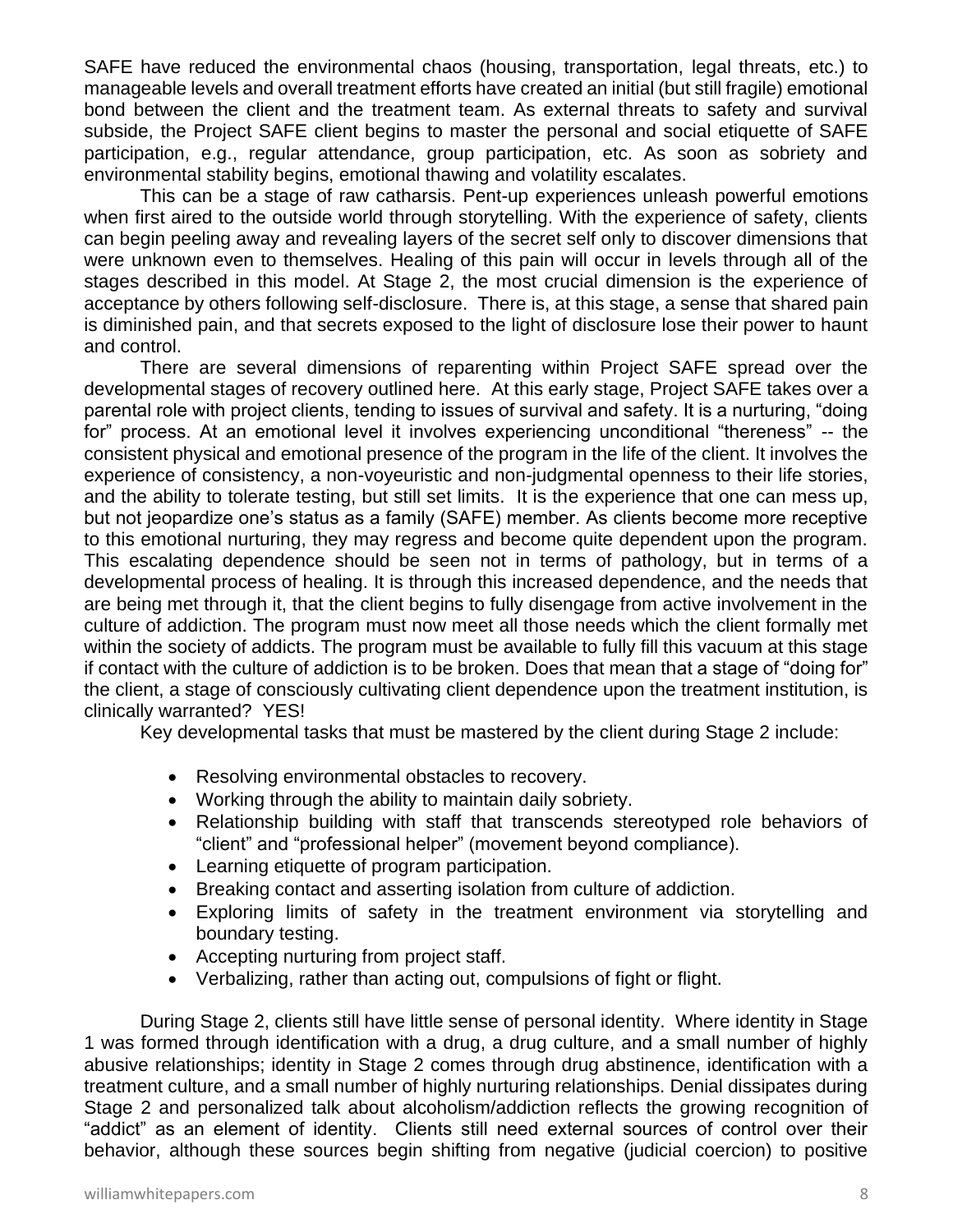(regard for relationships with staff).

Clients who get stuck in Stage 2 (and programs which conceive of Stage 2 as the terminal stage of treatment) contribute to the growing population of chronically relapsing clients who, fail to function either in the culture of addiction or in the society at large, become institutionalized clients in the substance abuse treatment system.

Stage 2 begins the reconstruction of the relationships between the SAFE mother and her children. With the resolution of environmental chaos, the initiation of sobriety, and early engagement in treatment, the most dysfunctional aspects (neglect and abuse) of the parentchild relationship have been addressed, but it may be some time before quality parenting will appear. Early recovery parenting efforts often reflect a lack of basic parenting skills and efforts to compensate for guilt related to past drug-related deficiencies in parental effectiveness, e.g., overprotection or overindulgence. As the mother herself experiences re-parenting in relationships with staff, she becomes more empowered to mirror these experiences with her children, e.g., feedback, nurturing, boundary setting, problem solving, etc.

## **Stage 3: Sisterhood**

In Stage 3, relationships of mutual respect and trust established between the client and the Project SAFE staff begin to be extended to encompass other women clients in the SAFE project (one's treatment peers). The earliest efforts in these peer to peer relationships are marked by diminished capacity for empathy, the inability to listen to another with the roar of one's own ego in check, the lack of social etiquette, and the need to clearly proscribe the limits of trust. Clients speak at the same time, fail to respond emphatically to painful self-disclosure, make commitments to each other that are broken, react to feedback with verbal attack or threats of violence or flight, etc. It is the treatment milieu that must provide the skill development and the relationship building processes to weld these disparate individuals into a mutually supportive group.

Over time, clients begin to extend their trust and dependence upon staff to a growing reliance on the help and support of their treatment peers. Within the structure of the treatment milieu, they move from the position of "none can be trusted" to a realistic checking of who can be trusted and the limits of that trust. The early friendships between treatment peers constitute the embryo of what will later be a more fully developed culture of recovery. As skills increase, the client learns to not only speak, but to listen; to not only receive feedback, but to offer feedback; to not only receive support, but to give support. It is crucial that treatment staff provide permission and encouragement for decreased dependence upon staff and increased dependence on other health-enhancing relationships within and beyond the treatment milieu.

The peer milieu is an important vehicle through which Project SAFE women wrestle with some of their most troublesome treatment issues. This is the milieu within which sexual abuse and other family of origin pain is explored. It is here that they can grieve their many losses. This is the arena within which abusive adult relationships are mutually confronted. This is the arena in which clients come together collectively to fight back against shame and stigma to restore their honor and self-respect both as women and as mothers.

During this stage, there is an intense exploration of victimization issues. Stories of victimization are shared. Catharsis of pain and anger is achieved. A "sisterhood of experience" is achieved. Early identity reconstruction focuses on victimization issues. Individual and collective identity focuses heavily on what has been done to them. Projection is the dominant defense mechanism. The client sees herself in trouble due to persons, institutions and circumstances over which she has no control. It will be some time before this focus can shift to her responsibilities, her choices, her role in her current life position.

Key developmental tasks that must be mastered during Stage 3 include: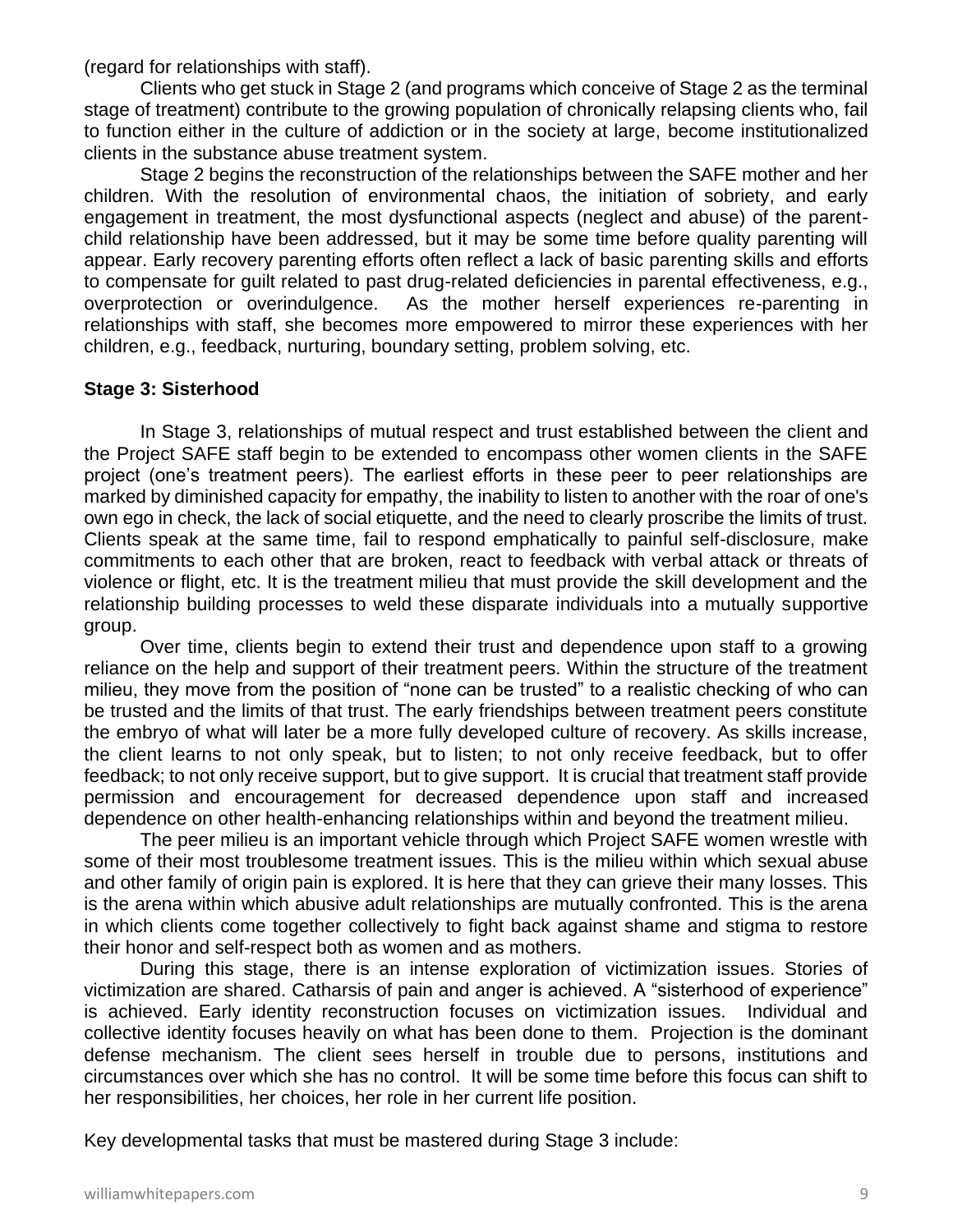- Extension of self-disclosure to treatment staff to treatment peers.
- Early relationships with recovering role models encountered within the treatment site.
- Exploration of victimization issues.
- Rapid expansion of social skills (parallels period of early adolescent development).
- Treatment agency focused lifestyle develops as alternative to culture of addiction.
- Shift in relationships from drug-oriented to recovery-oriented.

Stage 3 is the first time SAFE clients begin to experience themselves as part of a broader community of recovering women. Identity and esteem are increasingly based on identification with this community. The shift in identity from "addict" to "recovering addict" marks a beginning stage in the reclamation of the self. These shifts in identity are not without their risks as we shall see in the next Stage.

Major risks of relapse during Stage 3 come from panic, secondary to emotional selfdisclosure, relationship problems between treatment peers, and failure to sever or reframe past drug-oriented intimate and social relationships.

#### **Stage 4: Selfhood and Self-help**

Where Stage 3 focused on shared experiences, SAFE clients in Stage 4 begin some differentiation from the treatment group. There is more focus on personal, as opposed to collective experience. The "victim" identity diminishes during this stage and there is a greater focus on self-responsibility. This stage involves an exploration and expiation of emotion surrounding one's own "sins" of commission or omission. Treatment time shifts from what "they" did to what "I" did. There is a confessional quality to early work in this stage with, self-forgiveness being a critical milestone. There is, for the first time, a shift in focus from personal problems to personal aspirations. This stage marks the beginning reconstruction of self that will continue throughout the lifelong recovery process.

In Stage 4, Project SAFE women begin to experiment with the development of healthenhancing relationships outside the treatment milieu. Having developed some sense of safety and identity within the treatment milieu, they seek to extend this to the outside world by finding networks of long-term support. The two most frequent structures utilized by Project SAFE clients for such support in Stage 4 are self-help groups and the church. This is a critical stage through which the emotional support the SAFE client has received from treatment staff and treatment peers is extended for the first time to a broader community beyond the treatment site. There is also a focus on rebuilding strained or ruptured family relationships during this period. With sustained sobriety and program involvement and obvious changes in her lifestyle, estranged family members once again open themselves to re-involvement with SAFE clients.

Self continues to be defined in Stage 4 through external relationships. A period, perhaps even a sustained period, of extreme dependence upon this support structure, while criticized by persons not knowledgeable about the developmental stages of recovery, can be the critical stage in the movement towards long-term recovery. During this period, the client's whole social world may be shaped within the self-help or religious world. This period constitutes a period of decompression from the toxicity of the culture of addiction and a period of incubation within which the self and self-world relationship are reconstructed.

If the shift in dependence from the treatment milieu to outside supports is made too quickly, the client will experience this encouragement for outside relationships as abandonment by the treatment staff. Traditional short-term treatment models that encourage this shift at a very early stage in recovery may inadvertently recapitulate the client's fear and experience of loss and abandonment. In Project SAFE, we found that these relationships needed to supplement, rather than replace, those primary relationships of support within the treatment milieu.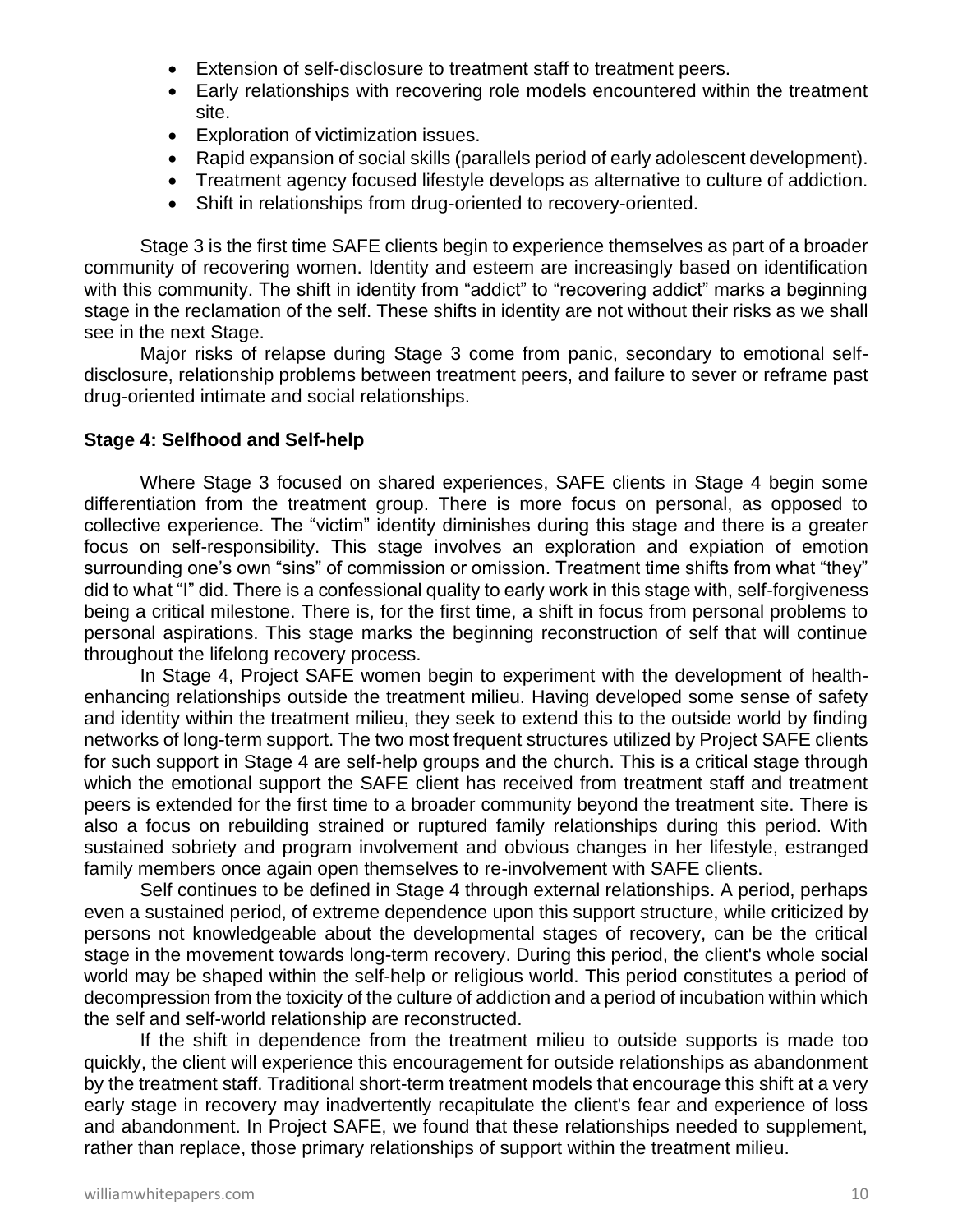There is a reassessment and decision point during Stages 3 and 4 as whether to move forward in the recovery process or to retreat back into the world of addiction. During these stages, the full implications of the recovery lifestyle become clear. There is fear that long term recovery is still not a possibility. There is fear of the future unknown and their ability to handle it. As bad as the past is, it continues to exert its seductive call as a world they know better than any other. If treatment contact and support is prematurely ended during this stage, relapse is likely.

#### **Stage 5: Community Building**

In Stage 5, SAFE women extend their system of supports into the broader community. It is at this stage that clients must figure out how to maintain sobriety while fully living in the world. It is a stage of lifestyle reconstruction. Friendships that are based neither on active addiction nor shared recovery are explored and developed. The earliest activities within this stage may begin very early or very late in the recovery process. For SAFE women, the earliest activities are often initiated via outreach workers. Tours of community institutions, getting a library card, going on picnics, bargain hunting at garage sales and flea markets, and experimenting with drug-free leisure may all be aspects of community building initiated through the treatment experience. A major aspect of Stage 5 is the establishment of drug free havens and drug free relationships that can nurture long-term recovery. Another aspect of this stage is the repositioning of the family in the community, re-establishing old healthy linkages to community institutions and building new linkages.

It is important that treatment staff possess a sensitivity to non-traditional pathways to recovery. Many recovering women may set the roots of their recovery in institutions other than traditional self-help groups. The church served as a primary support institution to many SAFE women, either as an adjunct or an alternative to traditional addiction self-help groups.

The parenting of SAFE mothers changes in a number of ways during these later stages of recovery. Earlier stages set the groundwork through the acquisition of basic parenting skills and working through stages of overindulgence and overprotection. The emotional needs of the mother are so intense early in the recovery process, that it is very difficult for her to maintain a sustained focus on the needs of her children. In Stage 5, however, the intensity of these internal needs have been addressed to allow for a much richer quality in the relationship between the client and her children. Where she achieved consistent physical presence in earlier stages of recovery, she now creates a consistent emotional presence in the life of her children.

There is also a shift in Stage 5 in the relative health of the client's intimate relationships. Abusive relationships which may continue into the early stages of recovery have now been changed or severed. Some, at this stage, will have gone through experimentation with a variety of relationships, some will have found a primary long-term relationship, while others may find themselves content for the time being to seek their destiny without the security or burden of a primary relationship.

#### **Stage 6: Interdependence**

Stage 6 in the developmental progression of recovery for SAFE women, constituted not by a fixed point of achievement, but entry into a lifelong process of doubt, struggle, and growth. The shift from the earliest stages is one from self-negating dependence to self-affirming interdependence. This stage is marked by the emergence and continued evolution of an identity that transcends both the addictive history and the history of involvement with helping institutions. In a literal sense, this self-emergence is really not a "recovery" process, since recovery implies a recapturing or retrieval of something one once had. This is not retrieval of an old self; it is the creation of a new self. It is more a process of "becoming" than a process of "recovering."

Due to the lack of long-term follow-up studies of Project SAFE, we don't know a lot about this stage of recovery for SAFE women. We do have inklings of some of the elements within this